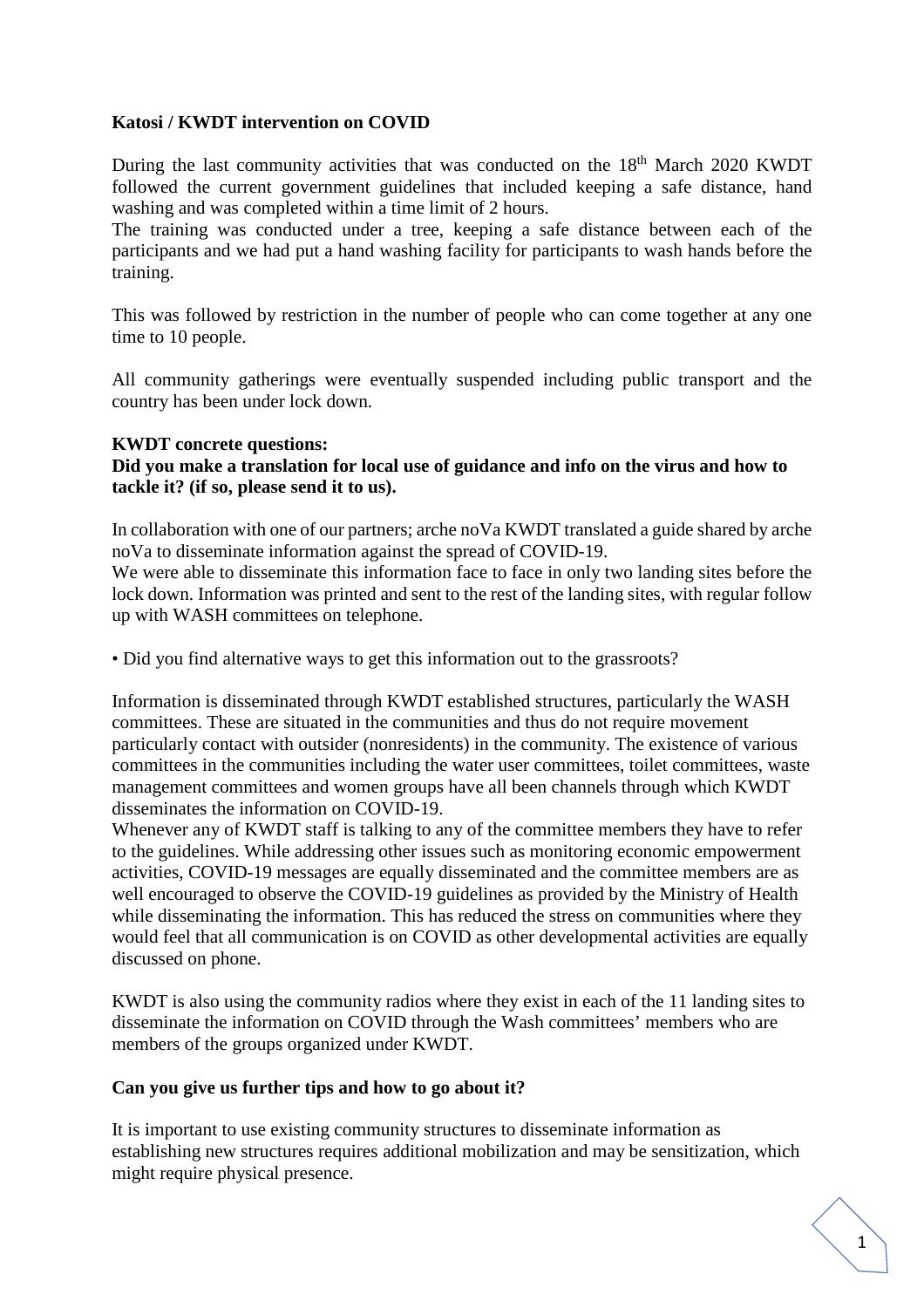Additionally, the existing committees have already gained community trust as local leaders, their source of information is trusted as well.

### **• Did you find other channels to disseminate the information besides the "web" but by keeping social distance?**

The pandemic happened at a time when KWDT was discussing WASH communication messages to influence behavior change by developing key messages.

Other than the above channels, KWDT considered printing such messages for display in the community but was restricted with funding due to the emergency of the situation. Additionally, in communities where majority are illiterate some of the messages need to be disseminated by use of visual expressions. This too requires funding to be able to develop visual communication messages.



Concerning hygiene:

### • **Are women in your communities making soap? Are they scaling up? Do they need support for that? Can you help neighboring communities?**

KWDT had 11 planned soap production training to 11 new WASH committees from 11 fisher communities. With 2 out of the for 11 trainings completed, KWDT had decided to continue with training the 7 WASH committee members as it was within the new guidelines of less than 10 persons for each community. Unfortunately, this was overruled by new restrictions and suspension of all communal activities. More so fisher communities put up stringent measures restricting non-resident in fisher communities to enter their communities. We had to suspend any further trainings.

8 old groups, and 2 newly trained groups, Nangoma and Bugula have continued with the production of soap, which is on high demand at the time to fight against spread of COVID-19. Supplies are obtained from Kampala and delivered by KWDT field office on motorcycle, the only mode of travel that is not suspended (but for carrying supplies and not passengers).

The soap making project needs support for investment in the production of soap as the projects are ongoing.